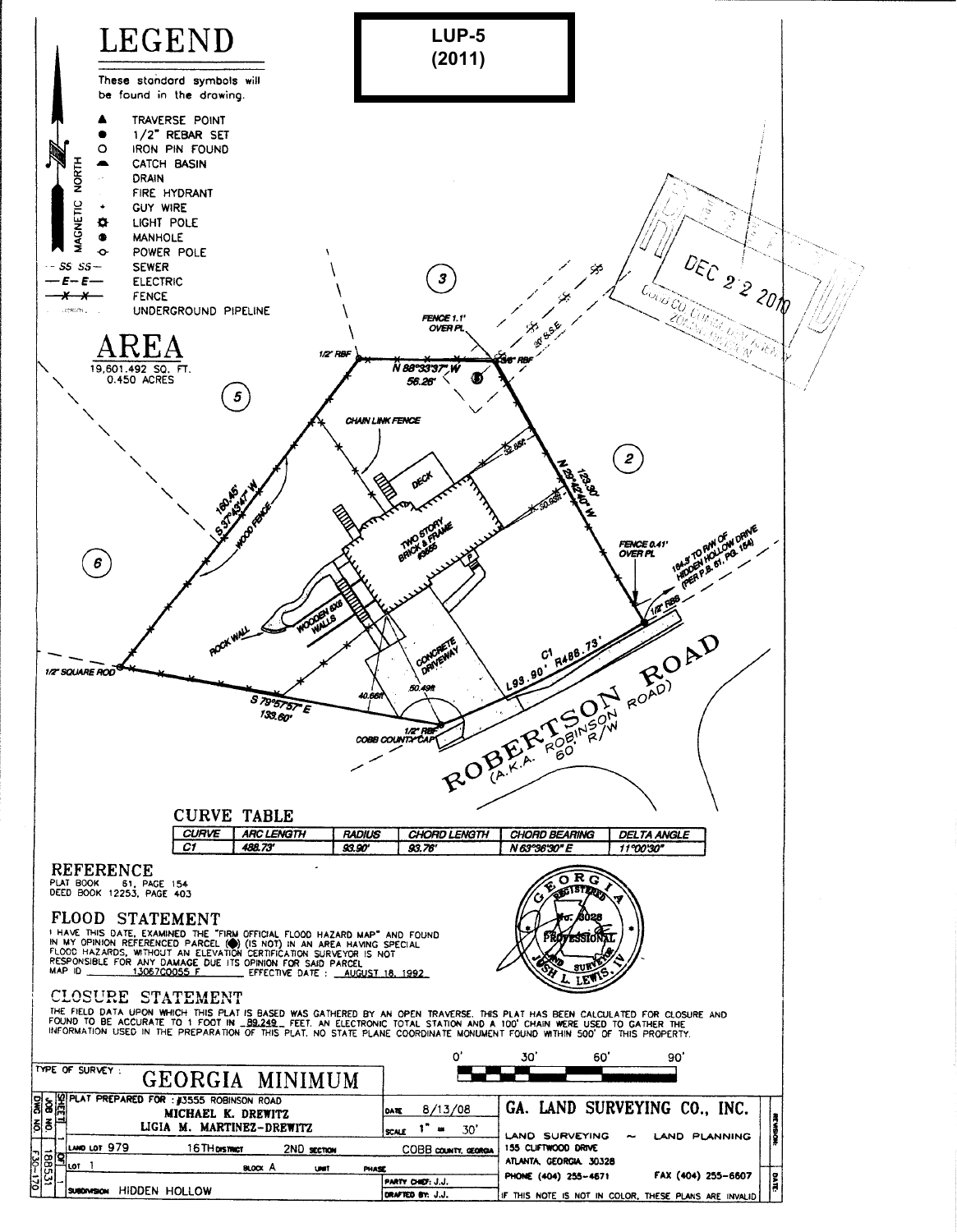| <b>APPLICANT:</b> Michael Drewitz                             | <b>PETITION NO:</b>              | $LUP-5$            |
|---------------------------------------------------------------|----------------------------------|--------------------|
| 770-977-6900                                                  | <b>HEARING DATE (PC):</b>        | $03-01-11$         |
| <b>REPRESENTATIVE:</b> Sams, Larkin & Huff, LLP               | <b>HEARING DATE (BOC):</b>       | $03-15-11$         |
| James A. Balli 770-422-7016                                   | <b>PRESENT ZONING:</b> R-20      |                    |
| <b>TITLEHOLDER:</b> Michael K. Drewitz and Ligia M. Martinez  |                                  |                    |
| Drewitz                                                       | PROPOSED ZONING: Land Use Permit |                    |
| <b>PROPERTY LOCATION:</b> On the north side of Robinson Road, |                                  | (renewal)          |
| west of Hidden Hollow Drive                                   | <b>PROPOSED USE:</b>             | Photography Studio |
| (3555 Robinson Road).                                         |                                  |                    |
| <b>ACCESS TO PROPERTY:</b> Robinson Road                      | SIZE OF TRACT: 0.45 acre         |                    |
|                                                               | <b>DISTRICT:</b> 16              |                    |
| PHYSICAL CHARACTERISTICS OF SITE: Existing house.             | $LAND$ $LOT(S)$ :                | 979                |
|                                                               | <b>PARCEL(S):</b>                | 9                  |
|                                                               | TAXES: PAID $X$ DUE              |                    |
|                                                               |                                  |                    |

# **CONTIGUOUS ZONING/DEVELOPMENT COMMISSION DISTRICT:** <sup>2</sup>

| <b>NORTH:</b> | R-20/Hidden Hollow Subdivision |
|---------------|--------------------------------|
| <b>SOUTH:</b> | R-20/Fox Hollow Subdivision    |
| EAST:         | R-20/Hidden Hollow Subdivision |
| WEST:         | R-20/Single-family House       |

**OPPOSITION: NO. OPPOSED\_\_\_\_PETITION NO:\_\_\_\_\_SPOKESMAN** 

# **PLANNING COMMISSION RECOMMENDATION APPROVED\_\_\_\_\_\_MOTION BY\_\_\_\_\_\_\_\_\_\_**

**REJECTED\_\_\_\_\_\_\_SECONDED\_\_\_\_\_\_\_\_\_\_** 

**HELD\_\_\_\_\_\_\_\_\_\_\_\_CARRIED\_\_\_\_\_\_\_\_\_\_\_** 

### **BOARD OF COMMISSIONERS DECISION**

**APPROVED\_\_\_\_\_\_\_MOTION BY\_\_\_\_\_\_\_\_ REJECTED\_\_\_\_\_\_\_\_SECONDED\_\_\_\_\_\_\_\_\_** 

**HELD\_\_\_\_\_\_\_\_\_\_\_\_CARRIED\_\_\_\_\_\_\_\_\_\_\_** 

#### **STIPULATIONS:**

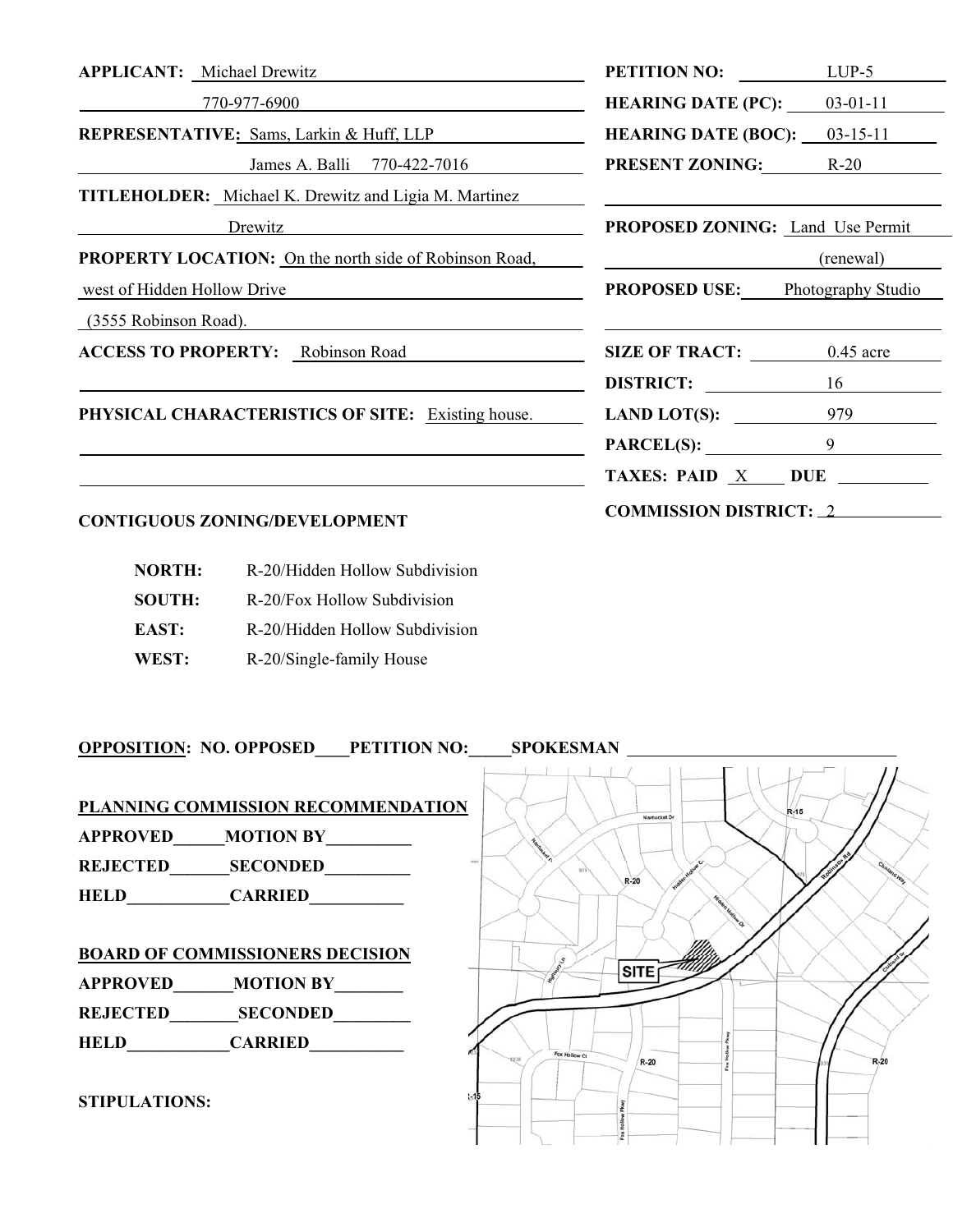**LUP-5**

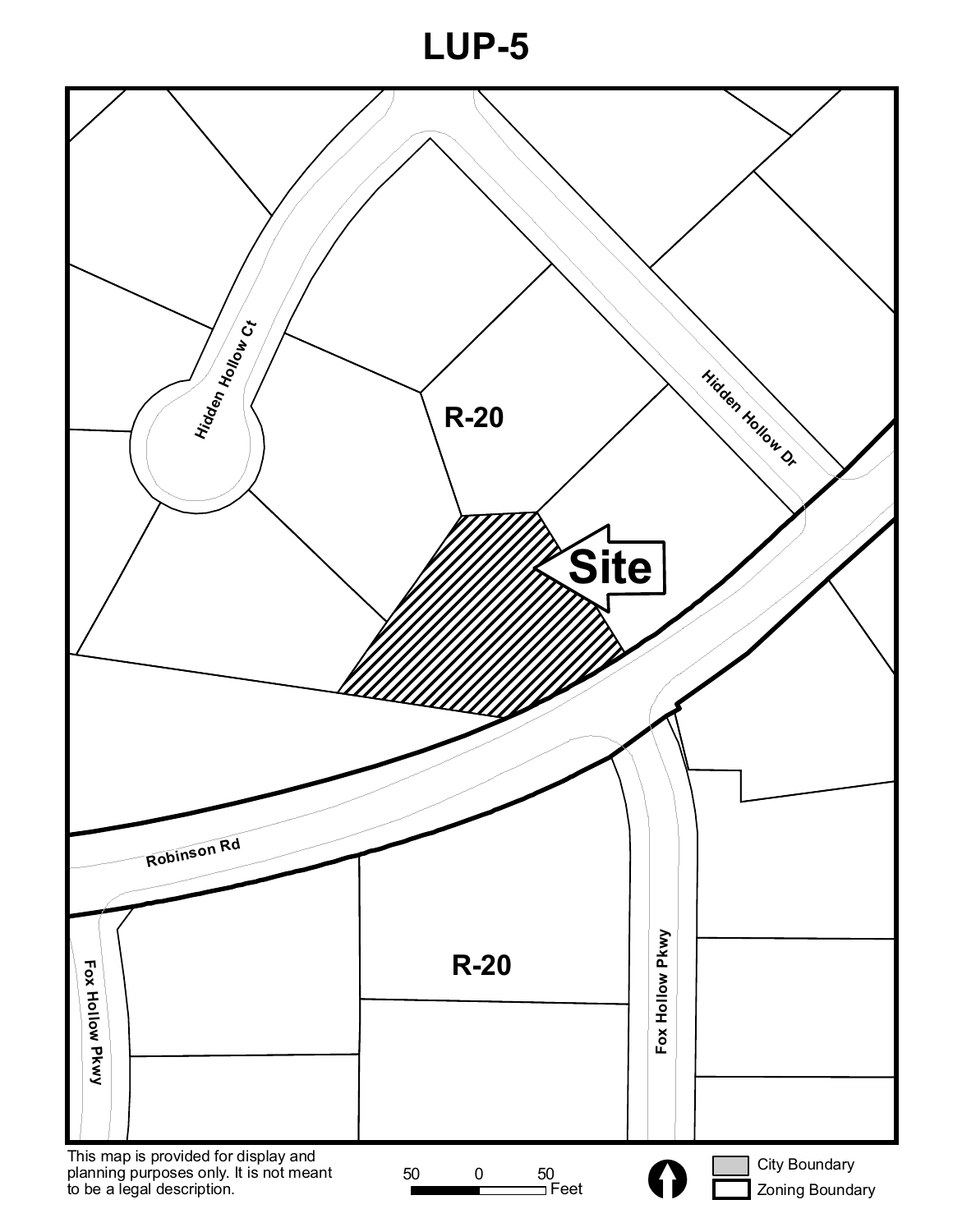| <b>APPLICANT:</b> Michael Drewitz |      | <b>PETITION NO.:</b>     | $LI$ P-5 |
|-----------------------------------|------|--------------------------|----------|
| <b>PRESENT ZONING:</b>            | R-20 | <b>PETITION FOR:</b> LUP |          |
|                                   |      |                          |          |

#### **ZONING COMMENTS: Staff Member Responsible: Terry Martin, MPA**

The applicant is requesting a renewal for two years of a Temporary Land Use Permit previously granted in 2009 to operate a photography studio from his single-family house. The applicant is a photographer who takes individual portraits in the lower level of his home, which has a reception area and a photographic sitting area. The applicant provides limited photography services that focus mainly on senior pictures for graduating high school students. The sessions are by appointment only and the appointments are scheduled so that there are not multiple individuals waiting to be photographed. The applicant averages approximately five students per week, with that number changing based on demand, with many weeks having no clients. No processing or developing of the photos is done on site. Additionally, never anticipating more than two customers' cars at the location, all parking will be accommodated on the existing expanded driveway and never in the public right-of-way. Furthermore, there are no signs, no employees, no commercial deliveries, and not outside storage.

**Historic Preservation:** No comments.

**Cemetery Preservation:** No comment.

## **WATER & SEWER COMMENTS:**

Records show address connected to both water and sewer.

# **TRAFFIC COMMENTS:**

Recommend no on-street parking.

# **FIRE COMMENTS:**

After analyzing the information presented for a Preliminary Review, the Cobb County Fire Marshal's Office is confident that all other items can be addressed during the Plan Review Stage.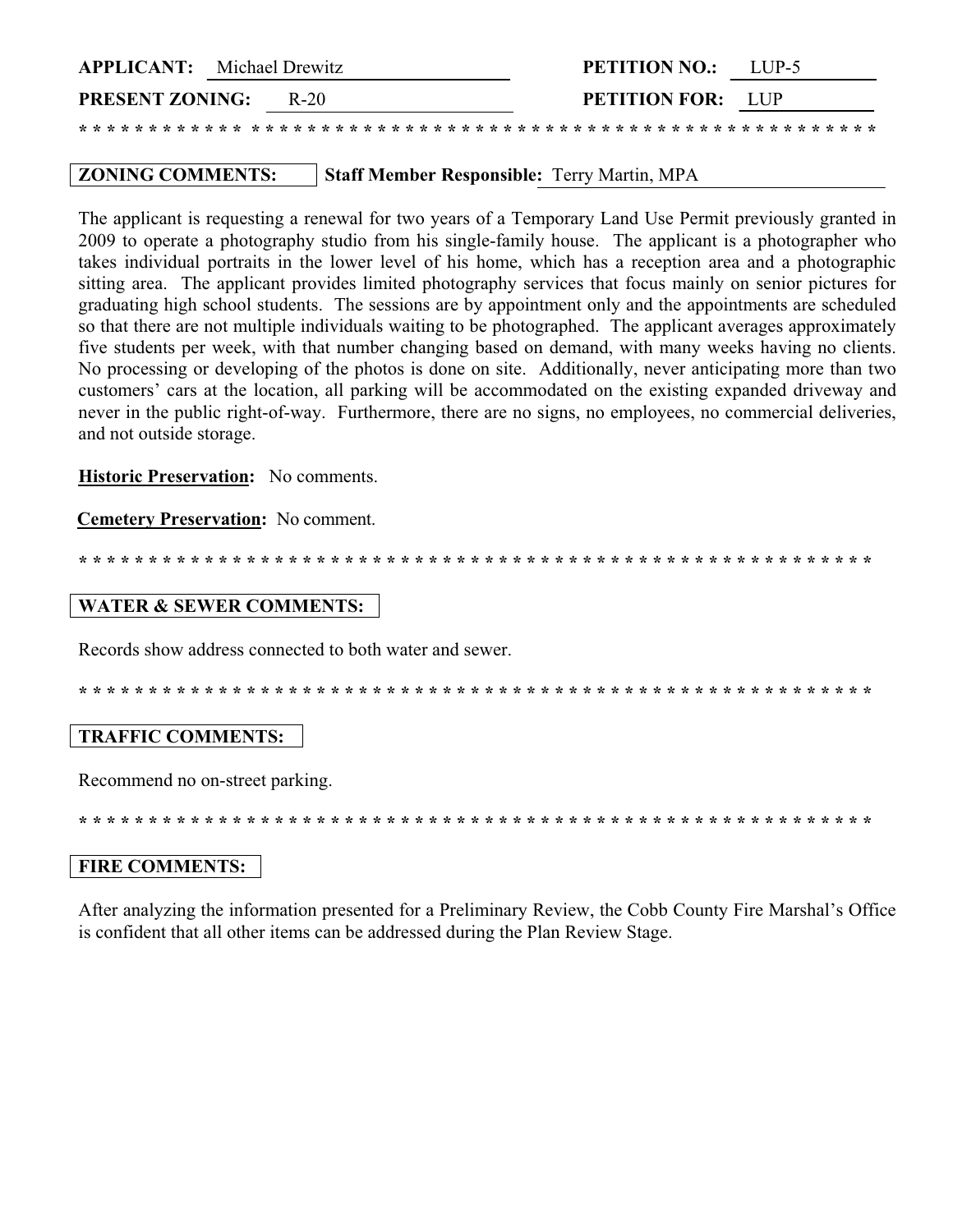**APPLICANT:** Michael Drewitz

# PETITION NO.: LUP-5

PRESENT ZONING: R-20

PETITION FOR: LUP

**DRAINAGE COMMENTS** 

No comments.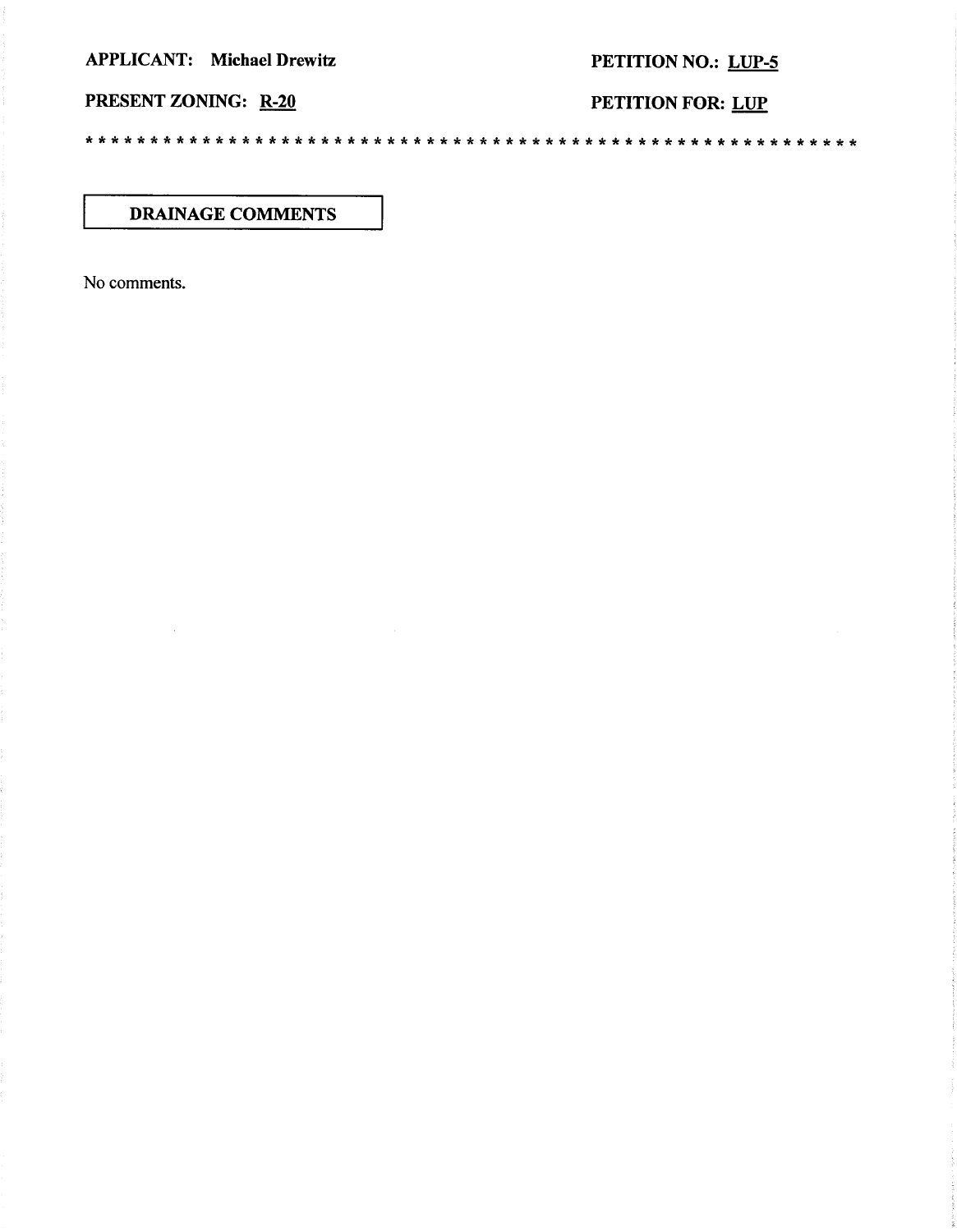# **STAFF RECOMMENDATIONS**

## **LUP-5** Michael Drewitz

The applicant has operated his photography studio at this property for the past two years after receiving a Temporary Land Use Permit with no resulting complaints from neighbors. For the currently requested renewal, the applicant's representative has submitted a Letter of Agreeable Stipulations reiterating the existing conditions of the home business such as no outwardly appearance of a business, no employees, no commercial deliveries, no outside storage, etc. The applicant, who does live at the house as required by the LUP process, has successfully operated for the past two years without creating a nuisance and intends to continue for the requested next two years his by appointment only photography business. Therefore, staff recommends **APPROVAL** for 24 months subject to the following:

- Letter of Agreeable Stipulations dated January 21, 2011;
- Cobb D.O.T comments and recommendations.

**The recommendations made by the Planning and Zoning Staff are only the opinions of the Planning and Zoning Staff and are by no means the final decision. The Cobb County Board of Commissioners makes the final decisions on all Rezoning and Land Use Permits at an advertised public hearing.**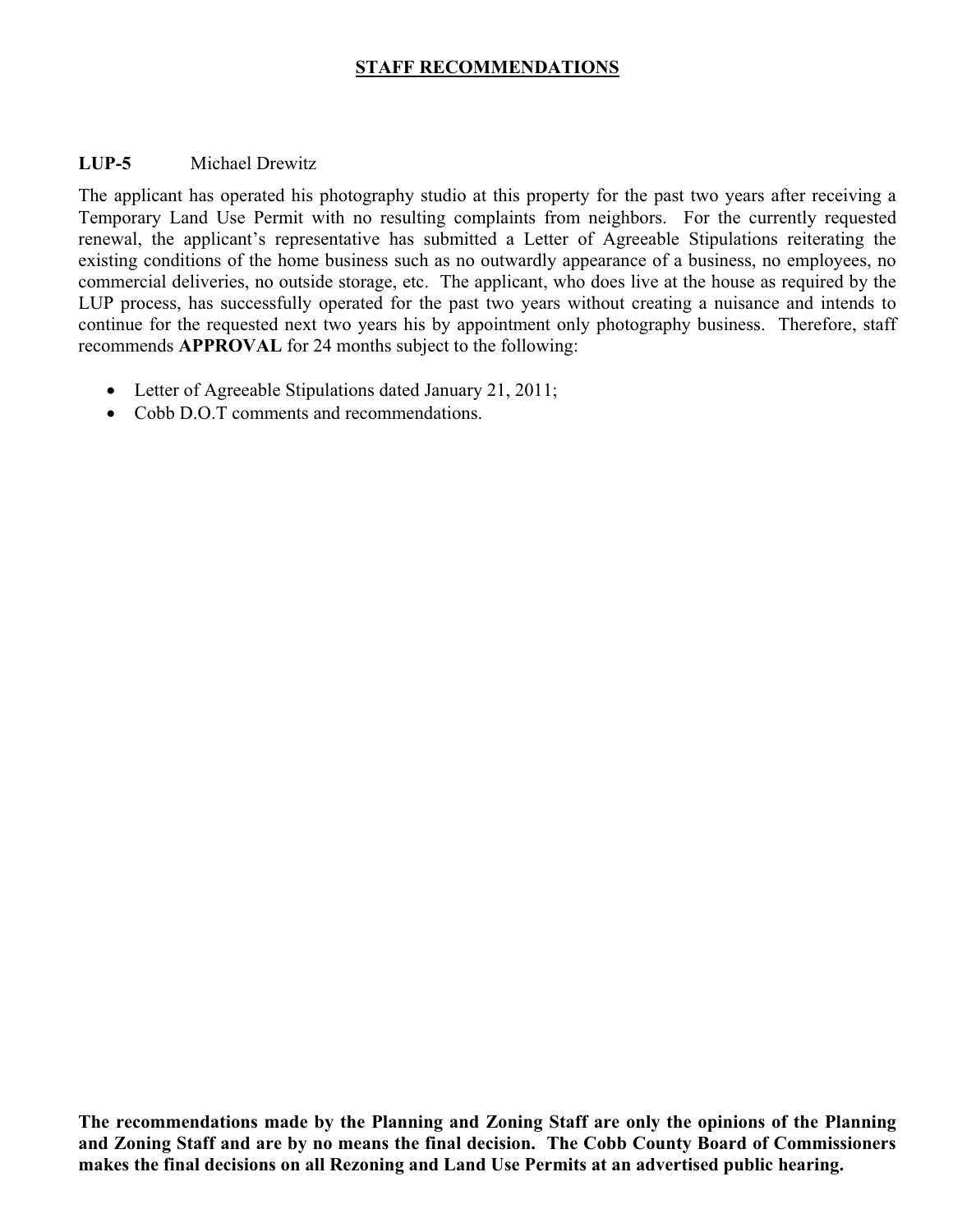SAMS, LARKIN & HUFF A LIMITED LIABILITY PARTNERSHIP

SUITE 100 376 POWDER SPRINGS STREET MARIETTA, GEORGIA 30064-3448

GARVIS L. SAMS, JR. JOEL L. LARKIN PARKS F. HUFF JAMES A. BALLI

MELISSA P. HAISTEN JUSTIN H. MEEKS

January 21, 2011

**Exhibit LUP-5 March 2011** 

 $770.422.7016$ **TELEPHONE** 

 $770.426.6583$ **FACSIMILE** 

#### SAMSLARKINHUFF.COM

JAN 2 1 2011 Ξł  $H$ <sub>155pm</sub> **ZUNING DIVISION** 

#### **VIA HAND DELIVERY**

Mr. John P. Pederson, AICP, Manager Cobb County Zoning Department 1150 Powder Springs Road Suite 400 Marietta, Georgia 30064

> Application for Renewal by Michael Drewitz for a TLUP on a tract of property  $Re:$ zoned R-20 and located at 3555 Robinson Road, Marietta, Cobb County, Georgia for the purposes of seasonal and limited photography. (No. LUP-5)

Dear John:

As you are aware, this firm represents the Applicant concerning the above-captioned application for a renewal of a Temporary Land Use Permit (24 months). The application is scheduled to be heard and considered by the Cobb County Planning Commission on March 1, 2011, and, thereafter, is scheduled to be heard and considered for final action by the Cobb County Board of Commissioners on March 15, 2011.

In the current economic climate, Mr. Drewitz is requesting he be allowed to continue his limited photography business for an additional period of twenty-four (24) months. As you will recall, Mr. Drewitz was granted a TLUP (LUP-3 2009). Mr. Drewitz has complied with all of his previous stipulations and, to my knowledge, has operated without any complaint from his neighbors.

In support of the renewal request, I would like to briefly reiterate a summary of the business and its limited operation. Mr. Drewitz continues to provide limited photography services that focus mainly on senior pictures for graduating high school students. That being said, Mr. Drewitz also provides photography services for clients and business customers off-site upon request. However, the vast majority of Mr. Drewitz's clients are the parents of seniors at Walton High School. As a part of the service Mr. Drewitz provides, the student will often come to Mr. Drewitz's home for a photography session. The photography session is by appointment only and the appointments are scheduled in such a manner that there are never multiple students waiting to be photographed. In fact, the maximum number of persons that would ever visit Mr. Drewitz's home for a photography session would be the student and a parent. Mr. Drewitz averages approximately 5 students per week, with that number seasonally increased and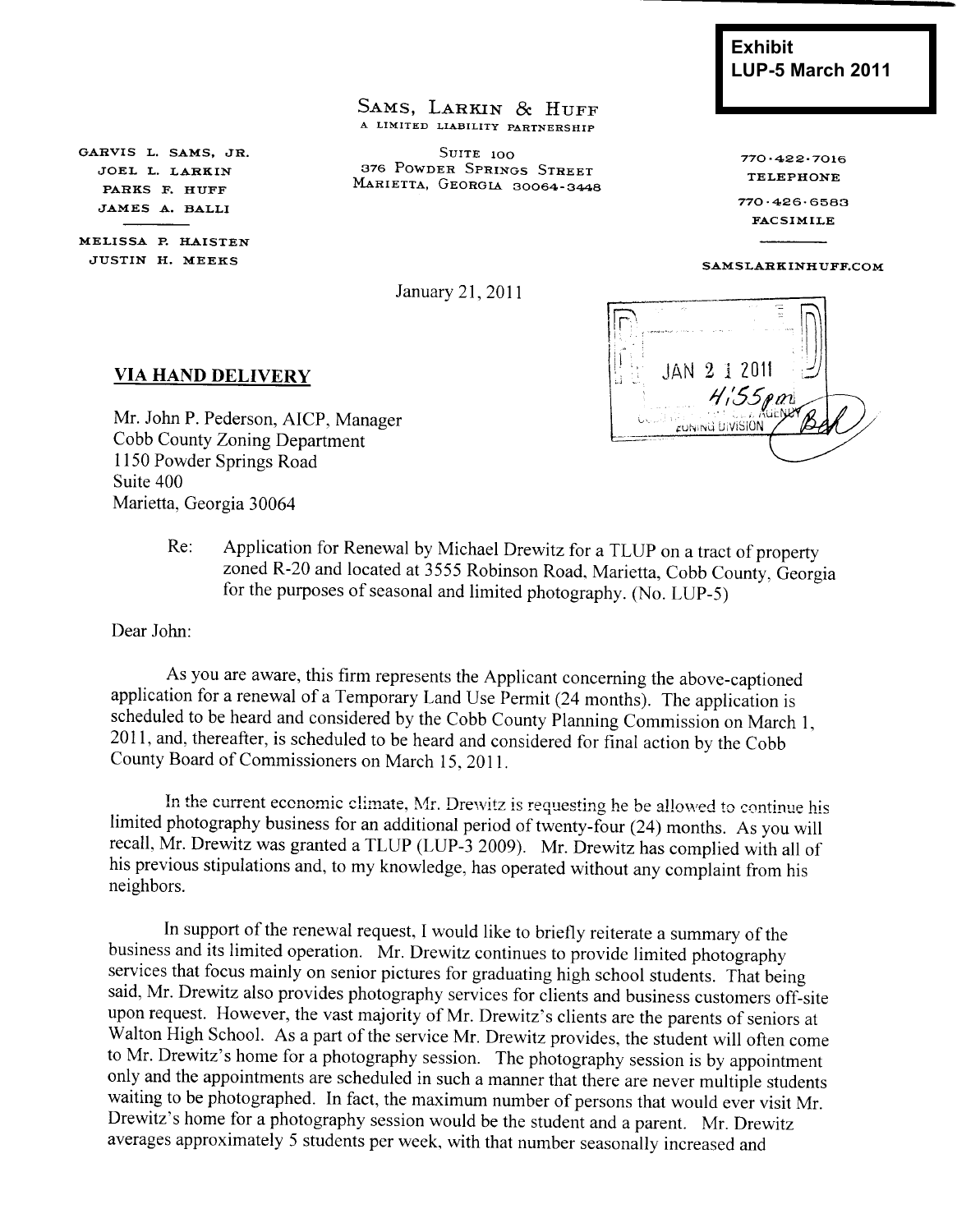## **VIA HAND DELIVERY**

Mr. John P. Pederson, AICP, Manager Cobb County Zoning Department Page 2 January 21, 2011

decreased. On many weeks, Mr. Drewtiz will have no clients and will not conduct any photograph sessions. Additionally, Mr. Drewitz does not process or develop any photographs at the residence. Any and all processing is contracted with outside companies and the only activity at the residence is the taking of the photograph.

With regard to traffic, the impact on traffic flow is non-existent. As stated above, the student and parent will arrive in one vehicle. Mr. Drewitz's driveway was extended due to a road widening on Robinson Road and could easily accommodate six additional vehicles, not counting the two-car garage. That being said, there is never a circumstance where there would ever be more than two customer's cars at the location. Further, Mr. Drewitz's home is located directly off of Robinson Road and is not directly located in a subdivision. Any student arriving at Mr. Drewitz's residence would not have to travel upon any interior or entrance road for a subdivision.

Also, Mr. Drewitz has absolutely no signage to indicate his residence is anything other than a home. Advertising is conducted through local newspapers, magazines or in the yellow pages.

In light of the absence of any impact upon the neighborhood and no complaints, Mr. Drewtiz respectfully requests he be allowed to continue to serve the students and parents in Cobb County. However, to insure there continues to be absolutely no adverse effect on the neighborhood, I am authorized to agree to certain stipulations.

The balance of this letter will serve as my client's expression of agreement with the following stipulations which, upon the TLUP application being approved, as amended and modified hereby, shall become conditions and a part of the grant of the requested TLUP and binding upon the subject property thereafter:

- The stipulations and conditions set forth herein shall replace and supercede in full any  $\mathbf{1}$ . and all prior stipulations and conditions in whatsoever form which are currently in place concerning the property which constitutes the subject matter of the above-captioned application for a TLUP.
- 2. Applicant will only accept a client by appointment only. Any appointments will be scheduled so there is never more than one client at the residence at any given time.
- Applicant will not have any signs of any kind at the Site. There will be no visual  $3.$ indication or notification at the Site that any business activity is being conducted.